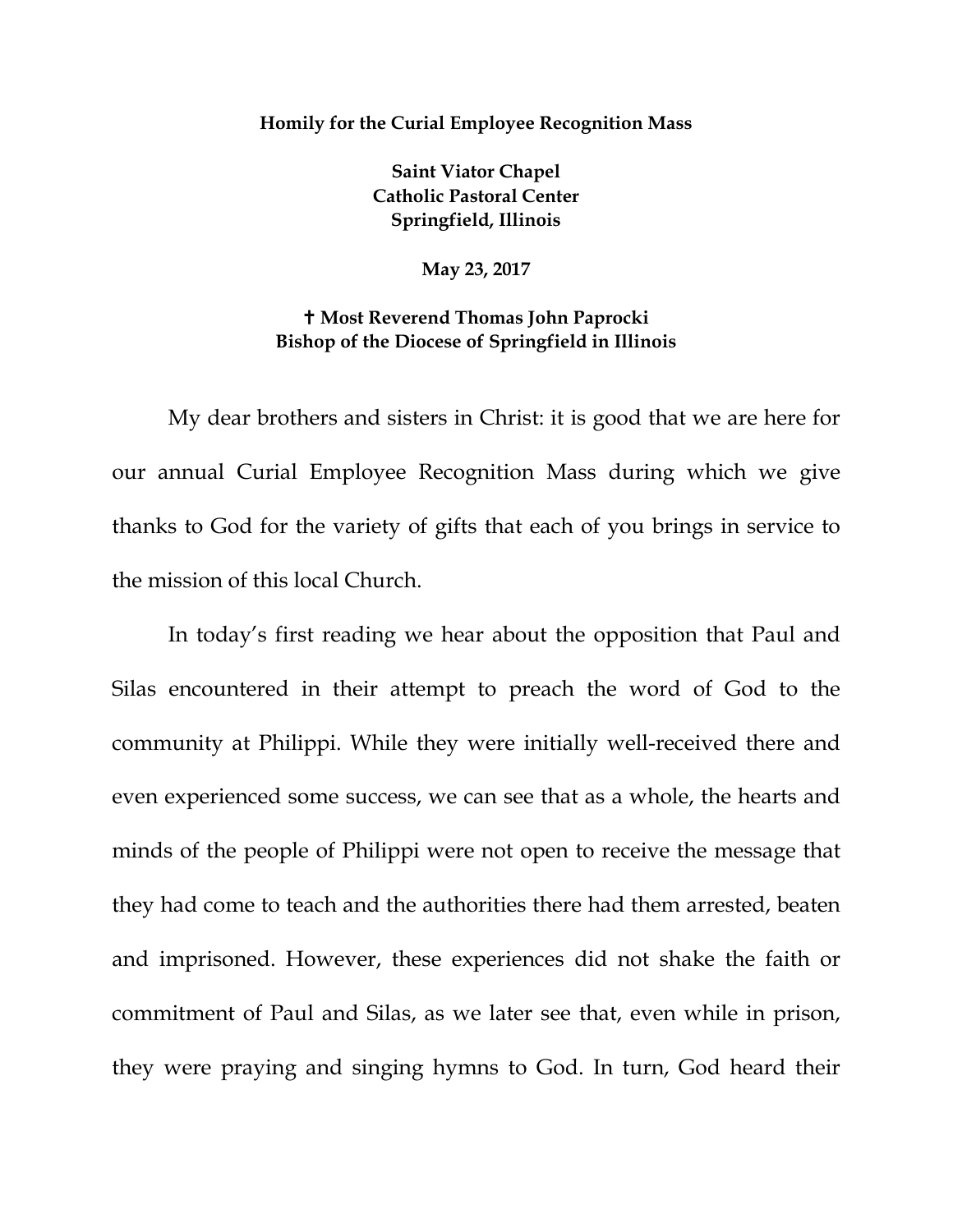prayers and provided them with what they needed for the success of their mission in Philippi.

I imagine, based on this account, that on a human level even Paul and Silas may have felt rejected or perhaps they even questioned whether they would have success at building up the Church in Philippi. But despite the resistance that they faced, they had faith! They had faith enough to cry out to our Lord and to ask him to provide them with the assistance that they needed to succeed in their mission. Perhaps at times, we too feel that despite our best efforts to serve God and use our gifts to build up His Church here in our diocese, that we are met with apathy, resistance or rejection. We may also feel like we are just spinning our wheels and that we will never see the success of our work. But, like Paul and Silas, we too must remember that the work we do is not successful by our efforts alone, rather, it is successful when we rely on the grace of God to bring the work that we begin to its fruition.

Our Gospel today can perhaps build on this understanding and help us recognize yet another way that we must depend on the grace of our Lord in our roles here, for just a few moments ago, we heard our Lord tell His disciples: